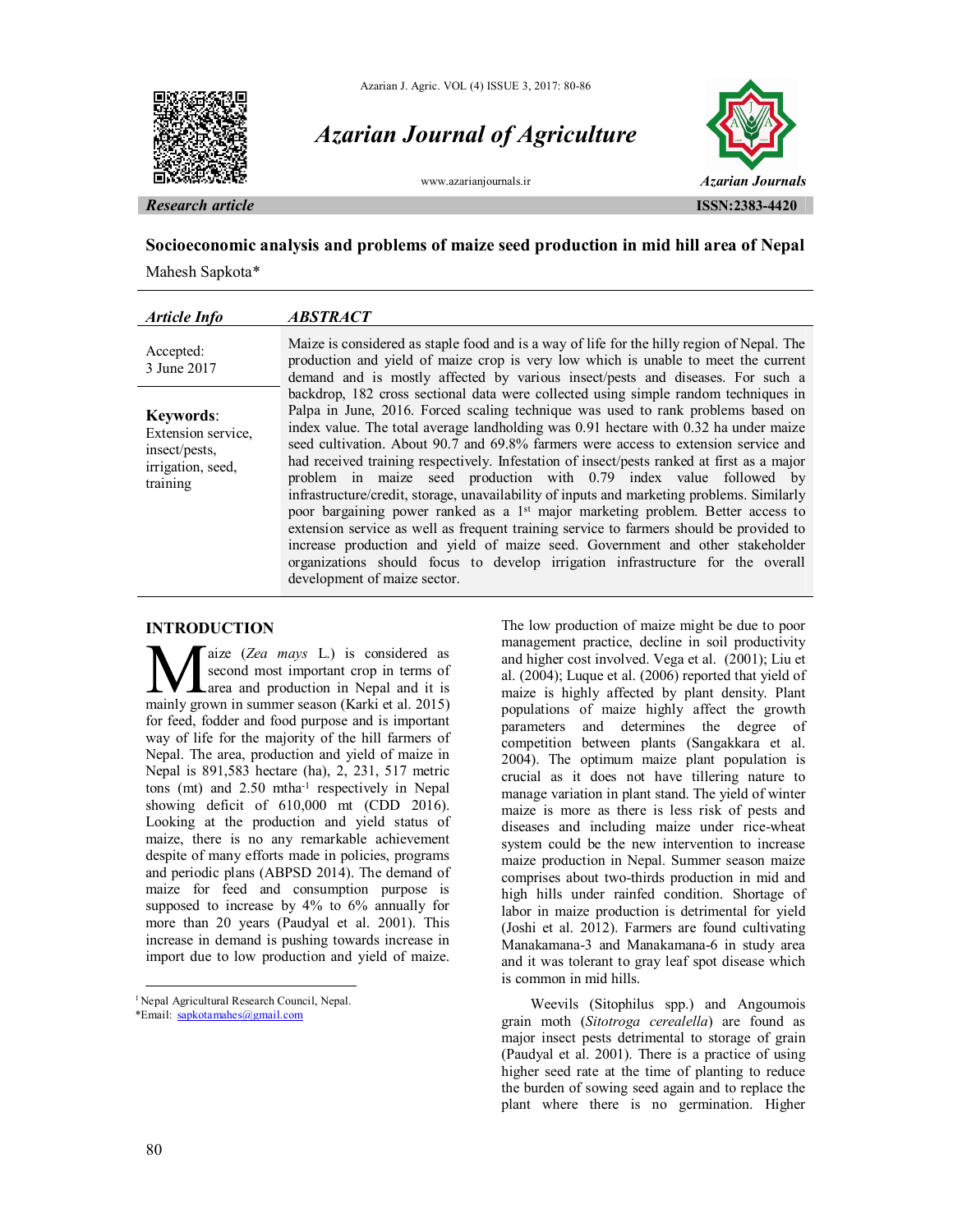densities (92,000 plant) at vegetative stage and about 30,000 plants per hectare at harvesting period prevails in maize (KC et al. 2015). There was about 70% yield reduction in maize due to weeds at the eastern mid hill area of Nepal (Mishra 2004). The decline in yield is also caused by delay in onset of monsoon, variation in precipitation and long spell of drought situation at the base period of crop season. National Maize Research Program situated at Rampur is governmental unit involved in research activities of maize seed and is found producing 36,000 kg of source seed (breeder, foundation and improved) yearly (KC et al. 2015) and distributes it for its multiplication throughout the country. An integrated approach of varietal development and crop management research might help to reduce the constraints of maize production. There has been an urgent need to use recently developed maize production technologies to increase its production and yield. Seed quality is considered as important and inexpensive input which increases the yield by 20-30%. Hence, this study was aimed to assess the socioeconomic status and identify the major constraints in maize seed production.

# **MATERIALS AND METHODS**

#### **Selection of the study area**

Maize is staple food which plays major role in food security and livelihood options of the majority of the population in mid hill area of Nepal. Palpa district of mid hill area of Nepal was selected for this study. The district was found better in maize seed production and the production was highest among other districts. The production trend of maize seed is increasing in Palpa district (DADO Palpa 2014). The district falls under Province Number five having subtropical climate at an altitude of 1350 meter above mean sea level. Geographically, it is situated at 27<sup>0</sup>52' north latitude and 83<sup>0</sup>33<sup>'</sup> east longitude. It is bounded by Syangja, Rupandehi, Nawalparasi and Arghakhanchi districts in North, South, East and West respectively. Similarly, there are total of 60 VDCs and 2 municipalities in the district.

The list of farmers involved in maize seed production was obtained from DADO Palpa, cooperatives and farmer groups. There were altogether 260 farmers involved in maize seed production in whole district through registered cooperatives and farmer groups. The sample size was determined using the software Raosoft (http://www.raosoft.com/samplesize.html). The margin of error was set to 4% with confidence level of 95% and expected responses was 50%, which recommended the sample size of 182 (i.e. 70% representative of population). In order to avoid bias

in the selection of the sample, a simple random sampling technique is considered as the best way as this provides an equal chance for a selection of the element from the sampling frame (Scheaffer 1979). The samples were selected using simple random sampling technique. The interview schedule was pretested with 10 respondents in Madanpokhara VDC of Palpa district. The finally corrected interview schedule was administered to actual respondents for each household in June, 2016. Generally, it is believed that the more and reliable information can be collected from the interactions between the participants (Finch and Lewis 2003). Four Focus Group Discussions (FGDs), Key Informant Interview (KII) with crop development officer, president of cooperatives and farmer groups was done to collect necessary information and for the triangulation of data. District profiles, annual reports of DADO, reports from NARC, MoAD, CBS, and research articles were the sources of secondary data.

The data collected were coded and entered in the Statistical Packages for Social Sciences (SPSS) software. Data cleaning and management of missing data was done during analysis. The socioeconomic and demographic data were analyzed using descriptive statistics in SPSS software such as mean, frequency, percentages and standard deviation.

### **Scaling techniques for qualitative variables**

Forced ranking scale was used for indexing which constructs index of importance or index of severity to facilitate comparison of different problems or alternatives from the response of study on problem analysis and importance analysis. The intensity of problems faced by the farmers was identified using five-point scaling techniques: most severe, high severe, medium severe, less severe and least severe in maize seed production and scale values were given as  $1, (1-1/n), (1-2/n), (1-3/n)$  and (1-4/n) respectively. From the viewpoint of optimistic nature, the last rank was not provided with the scale zero.

Most severe  $= 1$ , High severe  $= 0.8$ , Medium severe =  $0.6$ , Less severe =  $0.4$ , Least severe =  $0.2$ 

Where,  $n =$  number of categories in ranking.

And the calculation was done using formula;

I= ∑ Si*f*i / n

Where,

 $I = index \ 0 \le I \le I$ 

 $S_i$  = scale value at i<sup>th</sup> severity

 $f_i$  = frequency of the i<sup>th</sup> severity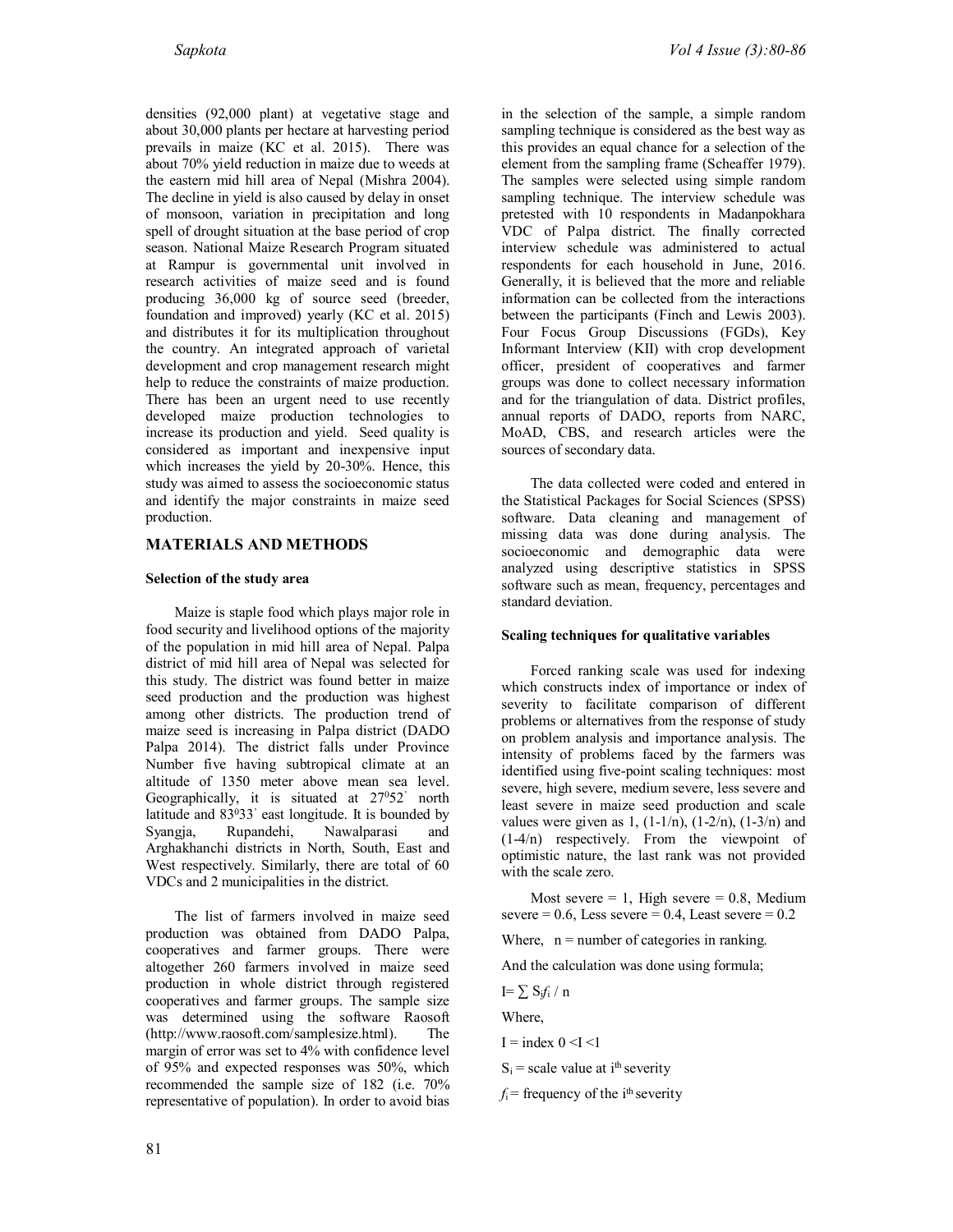n = total number of respondents =  $\sum f_i$ 

#### **RESULTS AND DISCUSSION**

#### **Socioeconomic and demographic characteristics of the sampled households**

With respect to age, it was found that the average age of the household head was 56.77 years which ranged from 23 to 93 years. Similarly, the average schooling year of household head was 5.51 years. In the least developed country like Nepal, household head is supposed to be the major decision maker in the family. Maize for grain purpose is common in the hilly regions. Shifting their cultivation towards maize seed production cannot be decided without the agreement from the household head. Thus, household head plays a major role in decision-making in the family. It was found that farmers were involved in the production of maize seed since from 16 years and minimum from 1 year with an average 5.51 years of experience. The average household size was 5.4. Similarly, the male and female members in the household were 2.81 and 2.60 respectively. The economically active population referred to the population belonging to 15-60 years of age group and others as dependent population. The economically active members of the household determine the economic status of the family. In the study area, the average economically active members were 3.59 and dependency ratio was 0.62, this indicates that 100 economically active members had to fulfill the basic necessities of 62 dependent members in an average there were about five educated members in the household.

The total landholding is the sum of lowland, upland and khoriya owned by household. The average landholding of the household was 0.91 ha which was higher than the national average (0.68 ha). Similarly, the average area on lowland and upland of the household was 0.17 ha and 0.43 ha respectively (Table 1). But, only on an average of 0.49 ha was under the cultivation<sup>2</sup>. The average area under maize seed production was found 0.32 ha in the study area. Livestock Standard Unit (LSU) was calculated to study the livestock holding of household by a common unit. All the livestock species were converted into a single input following the formula by Kattel  $(2015)^3$ . The livestock holding was found 3.05 LSU.

Out of 182 sampled household, 74.2% were male headed household and 25.8% were female headed household (Table 2). There were also about 25%

 $\overline{a}$ 

female headed household in the census survey held at 2011 (CBS 2012). From the table 2, it is evident that Brahmin/Chhetri (68.7%) was the dominating

Table 1. Socioeconomic and demographic characteristics (continuous variable) of the sampled household

| Variables                    | Mean $(\pm$ standard |
|------------------------------|----------------------|
|                              | deviation)           |
| Age of household head (year) | 56.77 ( $\pm$ 14.30) |
| Schooling (year)             | 5.51 ( $\pm$ 4.69)   |
| Experience on maize seed     | $6.63 \ (\pm 3.91)$  |
| production (year)            |                      |
| Household size               | 5.41 ( $\pm$ 2.72)   |
| Male members of household    | $2.81 \ (\pm 1.71)$  |
| Female members of household  | $2.60 \ (\pm 1.46)$  |
| Economically active members  | $3.59 \ (\pm 2.21)$  |
| Dependency ratio             | $0.62 \ (\pm 0.62)$  |
| Educated members of          | $4.80 \ (\pm 2.49)$  |
| household                    |                      |
| Total landholding (ha)       | $0.91 (\pm 0.79)$    |
| Lowland (ha)                 | $0.17 (\pm 0.27)$    |
| Upland (ha)                  | $0.43 \ (\pm 0.30)$  |
| Khoriya (ha)                 | $0.31 (\pm 0.49)$    |
| Land area under cultivation  | $0.49 \ (\pm 0.36)$  |
| (ha)                         |                      |
| Land area under maize seed   | $0.32 \ (\pm 0.17)$  |
| cultivation (ha)             |                      |
| Livestock holding (LSU)      | $3.05 (\pm 5.63)$    |

Note: Dependency ratio = Dependent

members/Economically active members CBS (2014) and  $19.657$  ropani = 1 hectare.

groups in the study area followed by Janajati (20.9%) and Dalit (10.4%). The major occupation of the majority of the household (92.3%) was agriculture followed by government service (4.4%), private service (2.7%) and wages (0.5%). About 50.5% and 49.5% household were joint and nuclear type family respectively. Labor is considered as an active factor in the factors of production (Chopra 2011). The migration of household member from the country might lead to the decrease in manpower in agricultural activities. On an average, 42.31% of household responded that they had migrated member from their household whereas 57.7% responded that they had not any migrated member. Farmers having more than 0.32 ha (6.202 ropani) i.e. more than average area under maize seed production were categorized under large scale whereas those having less than 0.32 ha (6.202 ropani) were categorized under small scale. So it was found that there were 71 households (39.01%) under large scale whereas 111 households (60.99%) under small scale.

<sup>2</sup> Khoriya land was not considered as cultivated land.

 $3$  LSU: 1 cattle/buffalo = 10 goats = 4 pigs = 143 chickens/ducks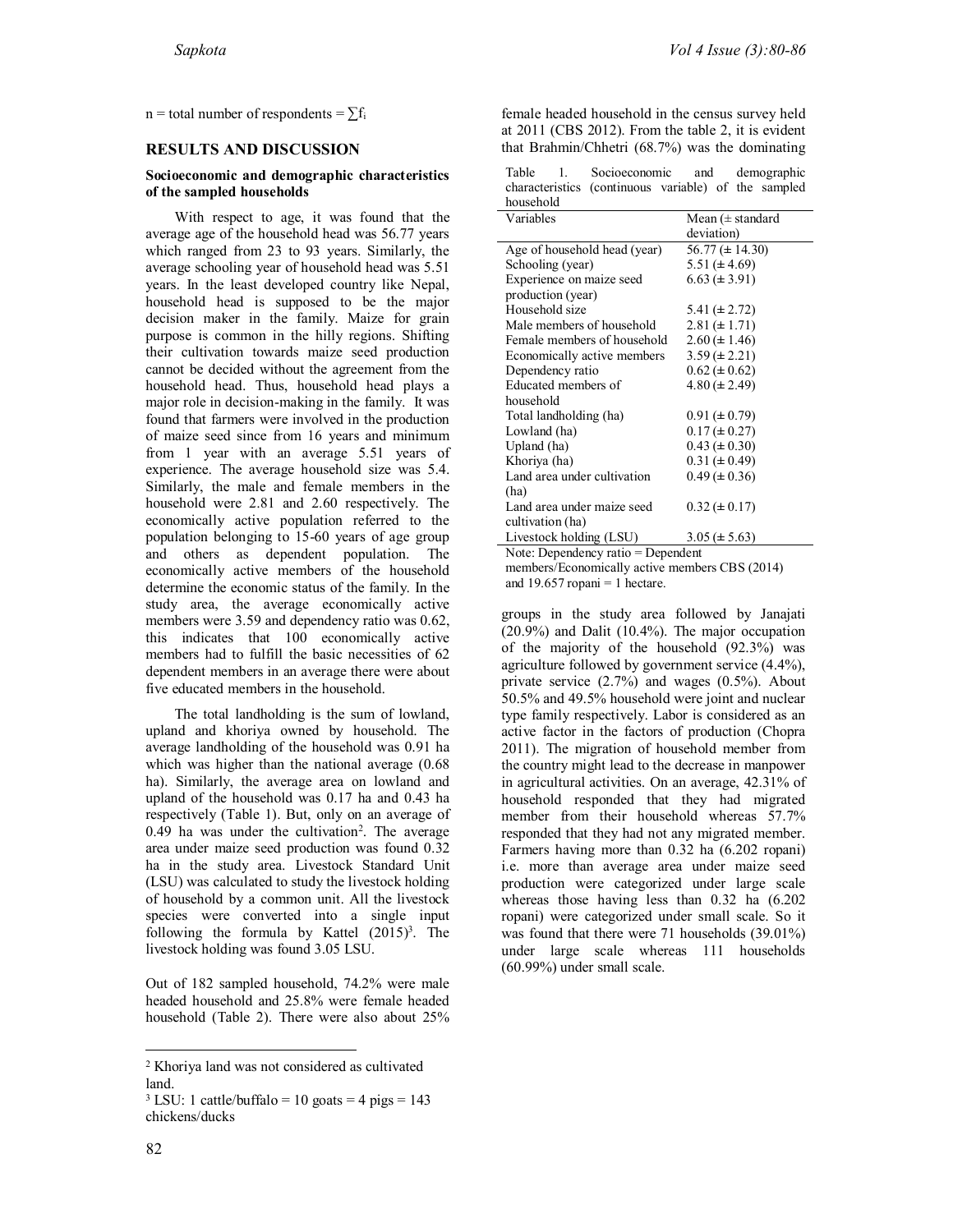| categorical variable) or the sampled household |           |            |  |  |  |  |
|------------------------------------------------|-----------|------------|--|--|--|--|
| Variables                                      | Frequency | Percentage |  |  |  |  |
| <b>Gender of household head</b>                |           |            |  |  |  |  |
| Male                                           | 135       | 74.2       |  |  |  |  |
| Female                                         | 47        | 25.8       |  |  |  |  |
| <b>Ethnicity</b>                               |           |            |  |  |  |  |
| Brahmin/chhetri                                | 125       | 68.7       |  |  |  |  |
| Janajati                                       | 38        | 20.9       |  |  |  |  |
| Dalit                                          | 19        | 10.4       |  |  |  |  |
| Occupation                                     |           |            |  |  |  |  |
| Agriculture                                    | 168       | 92.3       |  |  |  |  |
| Government service                             | 8         | 4.4        |  |  |  |  |
| Wages                                          | 1         | 0.5        |  |  |  |  |
| Private service                                | 5         | 2.7        |  |  |  |  |
| <b>Family Type</b>                             |           |            |  |  |  |  |
| Joint                                          | 92        | 50.5       |  |  |  |  |
| Nuclear                                        | 90        | 49.5       |  |  |  |  |
| <b>Migration status</b>                        |           |            |  |  |  |  |
| Yes                                            | 77        | 42.3       |  |  |  |  |
| No                                             | 105       | 57.7       |  |  |  |  |
| <b>Farm category</b>                           |           |            |  |  |  |  |
| Large scale                                    | 71        | 39.01      |  |  |  |  |
| Small scale                                    | 111       | 60.99      |  |  |  |  |
|                                                |           |            |  |  |  |  |

| Table 2. Socioeconomic and demographic characteristics |
|--------------------------------------------------------|
| (categorical variable) of the sampled household        |

#### **Social capital characteristics**

Under this heading, the membership in social groups, training, extension service, credit access, responsible agencies involved in the seed inspection are discussed. Participation in social groups enhances the capital allowing trust, dissemination of idea and exchange (Mignouna et al. 2011). Maize seed production requires the sound technical knowledge about its management. Through the involvement in social groups, they can conduct training and can exchange their ideas with each other which would ultimately lead to the higher production and good management. About 39.6, 25.3, 35.2% households were the members of farmer groups, cooperatives and both (farmer groups and cooperatives) respectively. Participation in training enhances the knowledge, helps in the adoption of new technology and encourage the farmers towards commercialization. The responses

about the training received by any member of household about maize seed production technology or marketing or maize grain cultivation were collected. The majority of the household (69.8%) had received training and rest 30.2% had not received training. The major training providers were found to be DADO/GOs (62.75%) followed by cooperatives (27.45%) and I/NGOs (9.80%). During FGDs and KII with the SADO, DADO officers, it was found that the DADO was the major unit involved in the encouragement of farmers, monitoring of the crops, encourage farmers and facilitate.

Better extension services provide good knowledge, helps in the adoption of new technology and encourage the farmers towards commercialization. Access to extension service here means the visit of officers and extension worker of DADO, I/NGOs, regional offices to the farmer's household. The majority of the household (90.7%) were access to extension service (Table 3). The number of times of training received about maize seed production in last 3 years and a number of times of visit of extension worker in last year were interviewed and recorded. An average of 2.09 and 1.79 times the household members had received training and were accessed with extension services respectively.

During FGDs, KII and field survey, it was found that none of the household had taken any sort of credit for any activities of maize seed production. Altogether 81.9 and 18.1% respondent responded that the access to credit was easy and satisfactory respectively if they had to take credit. This revealed that access to credit was good in the study site. It might be due to the reason that every household were the members of farmer groups and cooperatives, also nearer from the headquarters (Tansen municipality) and some households were members of

| rable 5. Description or social and institutional variables |                                       |                                       |                                      |
|------------------------------------------------------------|---------------------------------------|---------------------------------------|--------------------------------------|
| Variables                                                  | Overall                               | Variables                             | Overall                              |
| Membership                                                 |                                       | Training providers                    |                                      |
| Farmer group<br>Cooperative<br>Both                        | 72 (39.60)<br>46(25.30)<br>64 (35.20) | DADO/GOs<br>Cooperatives<br>NGO/INGOs | 96 (62.75)<br>42 (27.45)<br>15(9.80) |
| Training received                                          |                                       | <b>Extension service</b>              |                                      |
| Yes<br>No.                                                 | 127(69.8)<br>55 (30.2)                | Yes<br>No.                            | 165(90.70)<br>17(9.30)               |
| Credit access                                              |                                       | Seed inspection                       |                                      |
| Easy<br>Satisfactory                                       | 149 (81.90)<br>33(18.10)              | <b>DADO</b><br>RSTL                   | 110(48.03)<br>96 (41.92)             |
| Training received                                          | $2.09 \pm 1.26$                       | <b>NARC</b>                           | 23(10.04)                            |
| Visit of extension worker                                  | $1.79 \pm 0.29$                       | Field inspection                      | $1.41 \pm 0.93$                      |

Notes: Figures in parentheses indicate percent and value after  $\pm$  indicate standard deviation.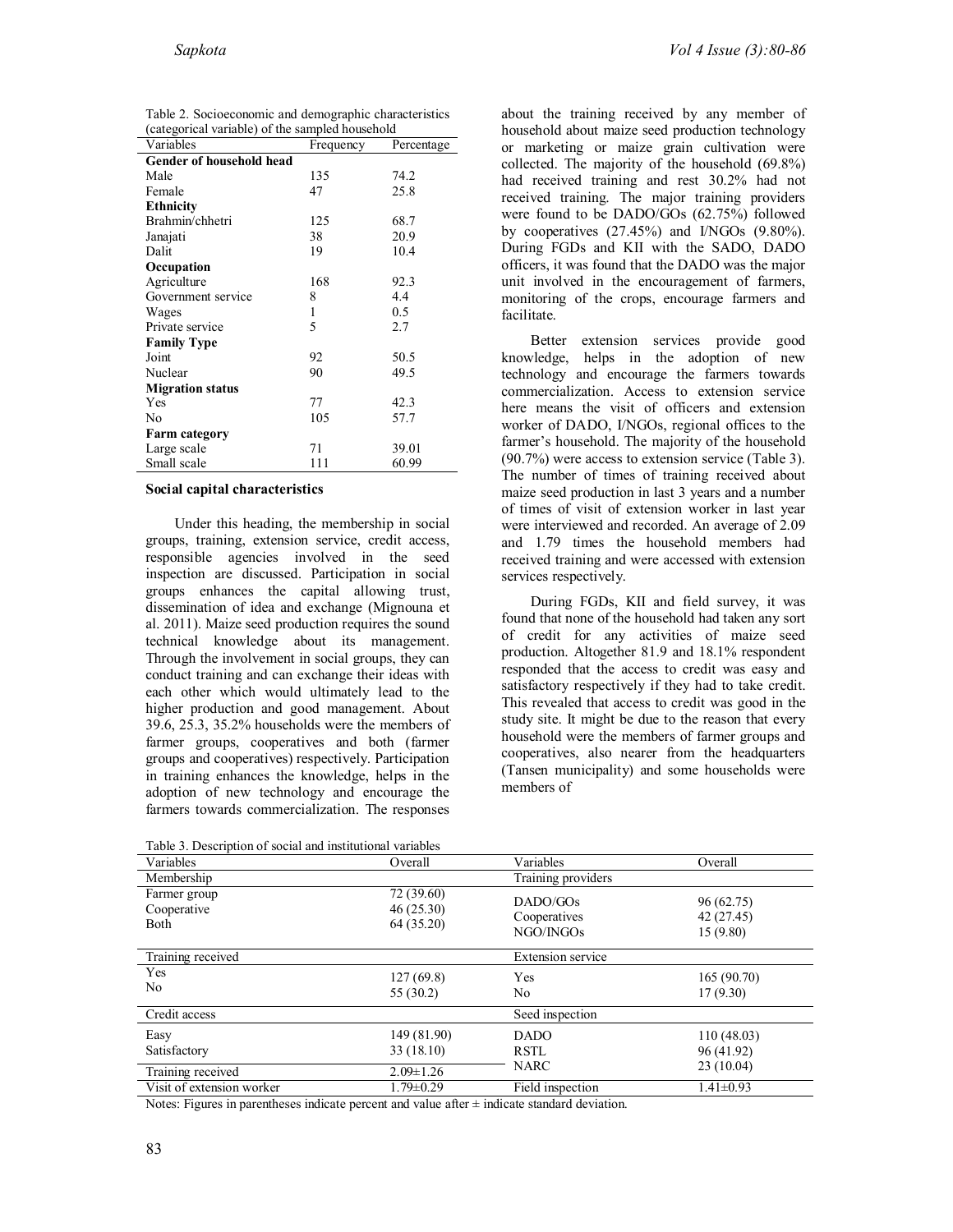Table 4. Ranking of major problem in maize seed production

| Problems                 | Most      | High     | Medium   | Less      | Least      | Index | Rank |  |
|--------------------------|-----------|----------|----------|-----------|------------|-------|------|--|
|                          | severe    | severe   | severe   | severe    | severe     | value |      |  |
| Insect/pests             | 73 (40.1) | 60(33.0) | 23(12.6) | 22(12.1)  | 4(2.2)     | 0.79  |      |  |
| Infrastructure/credit    | 34(18.7)  | 50(27.5) | 62(34.1) | 29(15.9)  | 7(3.8)     | 0.68  | Н    |  |
| Storage                  | 49 (26.9) | 33(18.1) | 45(24.7) | 37(20.3)  | 18 (9.9)   | 0.66  | Ш    |  |
| Unavailability of inputs | 22(12.1)  | 38(20.9) | 45(24.7) | 62(34.1)  | 15(8.2)    | 0.59  | IV   |  |
| Marketing                | 4(2.2)    | (0.5)    | 7(3.8)   | 32 (17.6) | 138 (75.8) | 0.27  |      |  |

Note: Figures in parentheses indicate percent.

microfinance, finance and commercial banks. Frequent inspection from the responsible and reliable organization is needed which helps in increasing the production and maintaining the quality of seed. DADO of Palpa; Regional Seed Testing Laboratory (RSTL), Bhairahawa; NARC station of Lumle and Rampur were found involved in the inspection of maize field. About 48.03% respondents responded that the DADO of Palpa involved in the inspection of maize seed field followed by RSTL (41.92%) and NARC station (10.04%). with an average of 1.41 times inspection

source nearby. Problem of storage comprises lack of metal bin and plastic bag for the storage of maize seed. Harvesting of maize seed falls at August/September and farmers sell it on March/April. Farmers were found just hanging the harvested maize on the top floor of the house or spreading it on the floor and few household practiced storing in the metal bin or plastic bags. Such unmanaged practice of storage deteriorates the seed quality. Unavailability of inputs here indicates the unavailability of seeds, fertilizers at the appropriate time.

Table 5. Ranking of marketing problems of maize seed production

| <b>Problems</b>               | Most      | High      | Medium      | Less      | Least     | Index | Rank |
|-------------------------------|-----------|-----------|-------------|-----------|-----------|-------|------|
|                               | severe    | severe    | severe      | severe    | severe    | value |      |
| Poor Bargaining power         | 69 (37.9) | 53(29.1)  | 41 $(22.5)$ | 18(9.9)   | (0.5)     | 0.79  |      |
| Low volume of production      | 30(16.5)  | 56 (30.8) | 30(16.5)    | 55 (30.2) | 11(6.0)   | 0.64  |      |
| Inefficient middle men        | 15(8.2)   | 51(28.0)  | 68 (37.4)   | 33(18.1)  | 15(8.2)   | 0.62  | Ш    |
| Poor marketing infrastructure | 47(25.8)  | 6(3.3)    | 31 (17.0)   | 34(18.7)  | 64 (35.2) | 0.53  | IV   |
| Price variation               | 21 (11.5) | 15 (8.2)  | 13 (7.1)    | 42(23.1)  | 91(50.0)  | 0.42  |      |

Note: Figures in parentheses indicate percent.

in field.

#### **Problem associated with maize seed production**

#### *Ranking of major problems of maize seed production*

Infestations of insect/pests and diseases was identified as the major and serious problem based on index value (0.79) in maize seed production (Table 4). The problem of insect/pests includes the damage of maize plant at standing stage and infestation of pests at storage time. This might be the main reason to have low yield and low sale of quality seed in the study area. Bajracharya and Sapkota (2017) reported infestation of diseases and pests as the major cause of low yield of potato in Baglung (mid hill area) district of Nepal in a study conducted on 2016. Paudyal et al. (2001) stated that the major problem in maize seed production was insect/pests throughout the country. Similarly, the problems like infrastructures/credits (0.68), storage (0.66), unavailability of inputs (0.59) and marketing (0.27) were ranked as  $2<sup>nd</sup>$ ,  $3<sup>rd</sup>$ ,  $4<sup>th</sup>$  and  $5<sup>th</sup>$ problems, respectively. Infrastructures/credits comprises the problem of irrigation. There was no any irrigation facility as irrigation is considered as crucial in agriculture practice. There seems very much difficulty to make the availability of irrigation in the study site due to lack of water

84

Marketing of quality seed was done with the help of DADO Palpa. Farmers sold quality seed to agrovets and DADO Palpa. Market facilitation was mainly done by DADO Palpa. Bajracharya et al. (2016) reported lack of technical knowledge, irrigation facility, high seed cost, low quality of seed and low price as major constraints in maize seed production in Arghakhanchi (mid hill area) district of Nepal. Similarly, Sapkota et al. (2016) identified lack of technical knowledge, irrigation facility, unavailability of quality seed and pesticides at appropriate time as major problem in cereal (mainly maize and rice) production in mid hill area of Nepal.

### *Ranking of major marketing problems of maize seed production*

Marketing is as critical to better performance in agriculture as farming itself (Acharya and Agrawal 2011). The good market is needed to promote the commercialization of agriculture sector. The selling of maize seed was mainly facilitated by the DADO Palpa. As marketing is considered as crucial and critical, so within marketing the most probable problems were identified and the responses were recorded. Poor bargaining power, low volume of production, inefficient middle men, poor marketing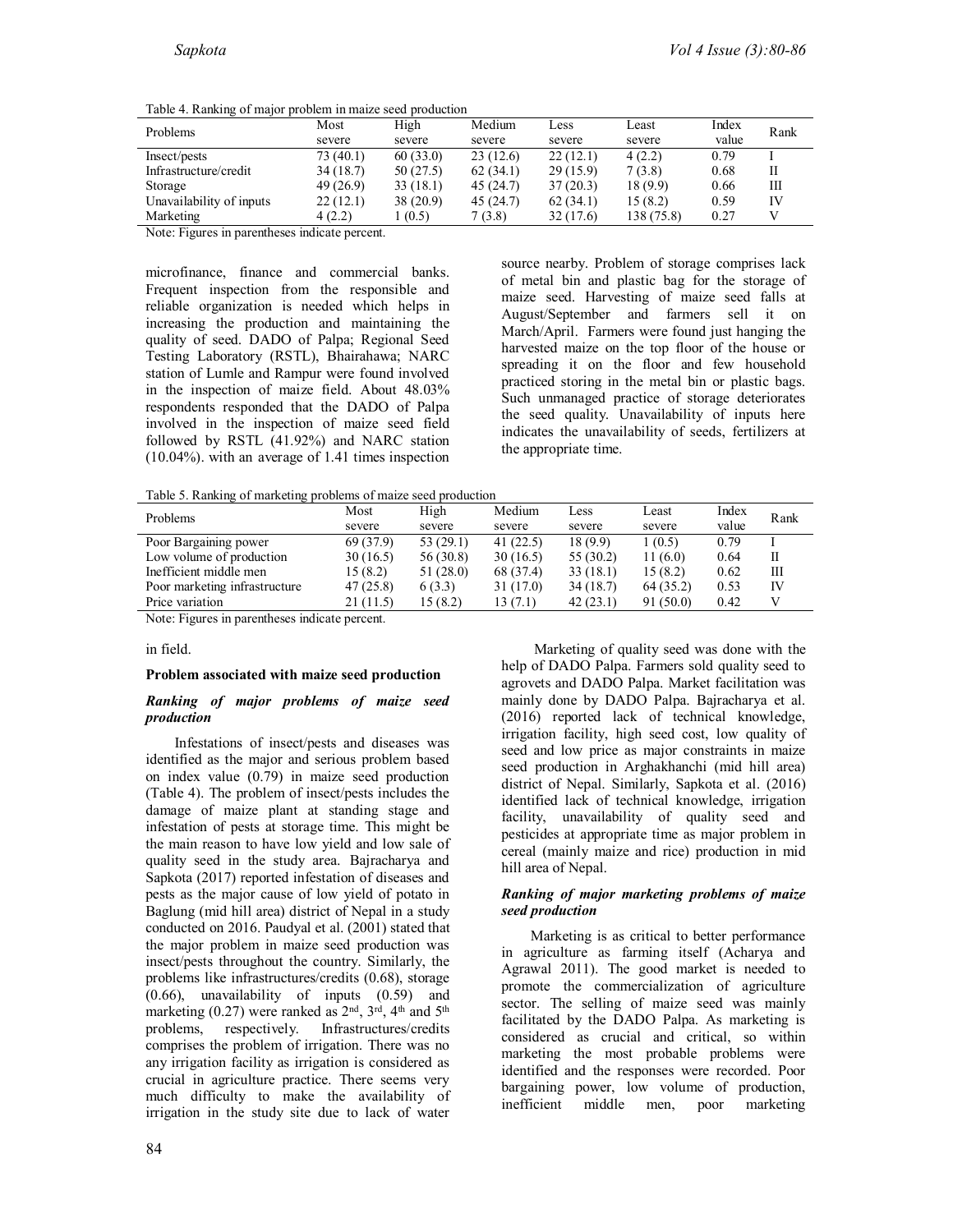infrastructure and price variation was ranked as 1st ,  $2<sup>nd</sup>$ ,  $3<sup>rd</sup>$ ,  $4<sup>th</sup>$  and  $5<sup>th</sup>$  major problems (based on index value) in the study site (Table 5). Farmers were unknown whether they would get a better price if they would involve themselves in the marketing of maize seed.

# **CONCLUSION**

Seed is the most vital input which determines the production and yield of maize. The rapid growing populations is demanding more food to sustain the livelihood. Maize is considered as one of the staple food for the majority of the farmers living in mid hill area of Nepal. The study area was male dominated with majority of Brahmin community. Farmers were better accessed to extension services and training. Credit access was also found easy and inspection of seed was done mainly by DADO Palpa and regional seed testing laboratory, Bhairahawa. The major problems in maize seed production was infestation of insect/pests during storage. This caused huge loss of quality seed and deterioration in seed quality. This has compelled the farmers to use this maize seed to feed their livestock. Similarly, the major problems in the marketing of maize seed was poor bargaining power of farmers followed by low volume of production, inefficient middle men, poor marketing infrastructure and variation in price. In general, farmer sold their seed to agrovets in contract basis, cooperatives or DADO office which has made dependent on these units for selling which has created low bargaining power among farmers to fetch higher price. So this study appeals the need of necessary and effective extension services and training about the management of storage insect/ pests. Government and other stakeholder organizations should focus to develop irrigation facility to increase maize seed production and yield.

# **ACKNOWLEDGMENTS**

I would like to acknowledge Directorate of Research and Extension (DORE), Agriculture and Forestry University (AFU), Rampur, Chitwan for partial support to complete this study. I would like to provide cordial thanks to my respected advisors who guided to complete this study. I am highly indebted to my colleagues, respondents of Palpa district who provided reliable data for this study.

# **REFERENCES**

- ABPSD (2014) Statistical Information on Nepalese Agriculture. Agri-Business Promotion and<br>Statistics Division, Statistics Section. Statistics Division, Statistics Section. Government of Nepal, Ministry of Agricultural Development, Singha Durbar, Kathmandu, Nepal.
- Acharya S.S. Agrawal N.L. (2011) Agricultural Marketing in India. Oxford and lbh, India.
- Bajracharya M. Sapkota M. (2017) Profitability and productivity of potato (Solanum tuberosum) in Baglung district, Nepal. Agriculture and Food Security, 6(1): 47.
- Bajracharya M. Sapkota M. Dhungana S.M. (2016) Socio-economic analysis of maize seed production in Arghakhanchi district of Nepal. Journal of Maize Research and Development, 2(1): 144-150.
- CBS (2012) National population and housing census 2011 (National report). Government of Nepal, National Planning Commission Secretariat, Central Bureau of Statistics, Kathmandu, Nepal.
- CBS (2014) Population monograph of Nepal volume II (Social demography). Government of Nepal, National Planning Commission Secretariat, Central Bureau of Statistics, Kathmandu, Nepal.
- CDD (2016) Annual progress report 2015/16. Crop Development Directorate, Department of Agriculture, Ministry of Agricultural Development, Kathmandu, Nepal.
- Chopra (2011) Principles of economics. Kalyani publisher, India.
- DADO Palpa (2014) Annual report 2013/14. District Agriculture Development Office, Department of Agriculture, Ministry of Agricultural Development.
- Finch H. Lewis J. (2003) Focus groups. Qualitative research practice: A guide for social science students and researchers, 170-198.
- Joshi K.D. Conry C. Witcombe J.R. (2012) Agriculture, seed, and innovation in Nepal: Industry and policy issues for the future. Project Paper for International Food Policy Research Institute.
- Karki T.B. KC G. Shrestha J. Yadav J.P. (2015) Tillage and planting density affect the performance of maize hybrids in Chitwan, Nepal. Journal of maize research and development, 1(1): 10-20.
- Kattel R.R. (2015) Rainwater harvesting and rural livelihoods in Nepal. South Asian Network for Development and Environmental Economics (SANDEE). SANDEE Working Papers, ISSN 1893 1891; WP 102–15.
- KC G. Karki T.B. Shrestha J. Achhami B.B. (2015) Status and prospects of maize research in Nepal. Journal of Maize Research and<br>Development, 1(1), 1-9, doi: Development,  $1(1)$ ,  $1-9$ , doi: 10.5281/zenodo.34284
- Liu W. Tollenaar M. Smith G. (2004) Within row plant spacing variability does not affect corn yield. Agronomy Journal, 96: 275-280.
- Luque S.F. Cirilo A.G. Otegui M.E. (2006) Genetic gains in grain yield and related physiological attributes in Argentine maize hybrids. Field Crops Research, 95: 383-397.